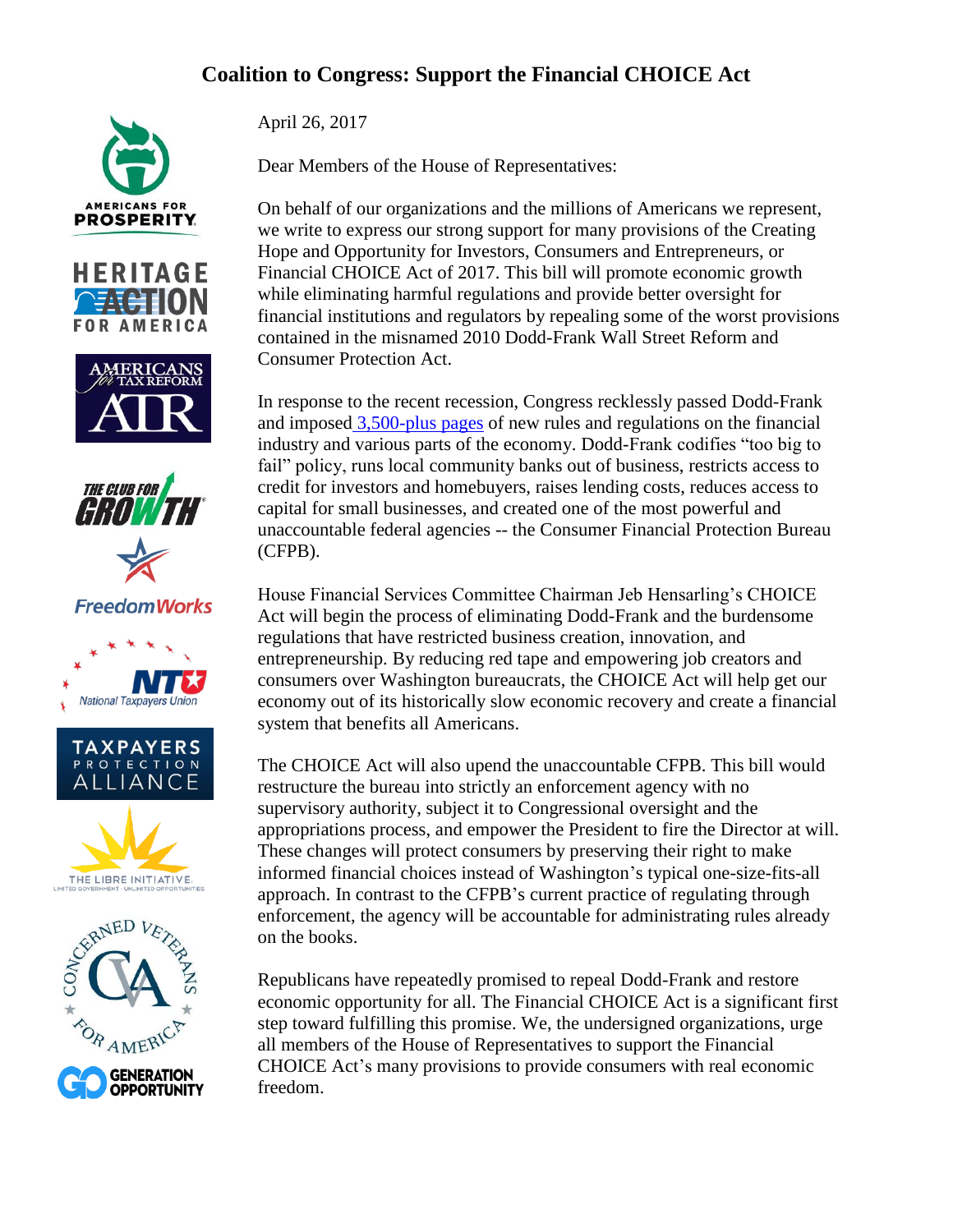



















Sincerely,

Christine Harbin, Vice President of External Affairs Americans for Prosperity

Michael Needham, CEO Heritage Action for America

Grover G. Norquist, President Americans for Tax Reform

David McIntosh, President Club for Growth

Adam Brandon, President and CEO FreedomWorks

Pete Sepp, President National Taxpayers Union

David Williams, President Taxpayers Protection Alliance

Daniel Garza, Executive Director The LIBRE Initiative

Mark Lucas, Executive Director Concerned Veterans for America

Andrew Clark, President Generation Opportunity

Mark Holden, Chairman Freedom Partners Chamber of Commerce

Judson Phillips, Founder Tea Party Nation

John Berlau, Senior Fellow Competitive Enterprise Institute

Michael J. Bowen, CEO Stephani Scruggs Bowen, COO Coalition for a Strong America